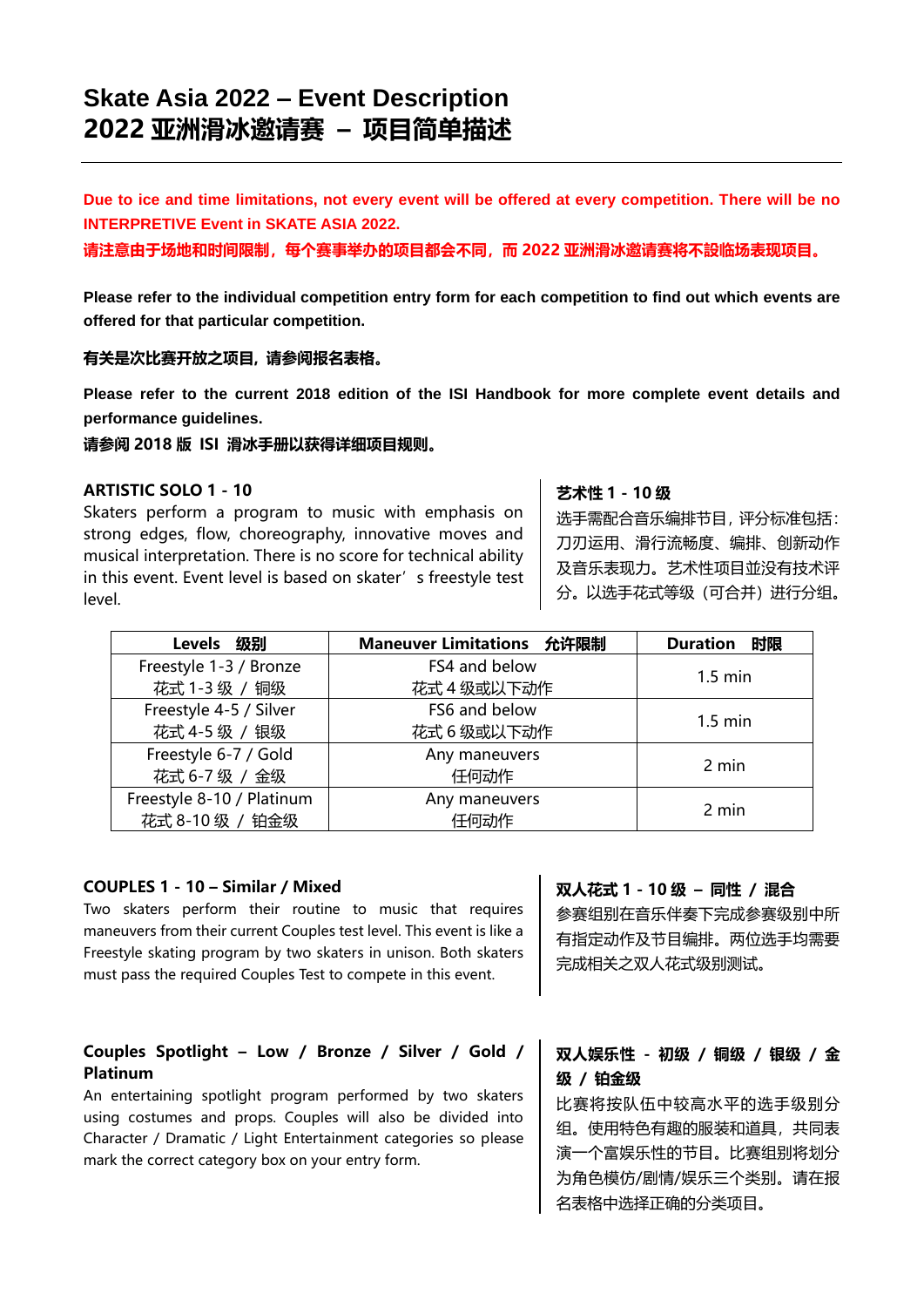| 分组<br><b>Categories</b> | Levels 等级               | 动作限制<br><b>Maneuver Limitations</b> | 时限<br><b>Duration</b> |
|-------------------------|-------------------------|-------------------------------------|-----------------------|
| Low                     | Tot & Pre-Alpha - Delta | FS1 and below                       |                       |
| 初级                      | 幼儿和基本 1-5 级             | 花式 1 级或以下动作                         | 1 min                 |
| <b>Bronze</b>           | FS 1-3 / Bronze         | FS4 and below                       |                       |
| 铜级                      | 花式 1-3 级 / 铜级           | 花式 4 级或以下动作                         | $1.5 \text{ min}$     |
| Sliver                  | FS 4-5 / Silver         | FS6 and below                       |                       |
| 银级                      | 花式 4-5 级 / 银级           | 花式6级或以下动作                           | $1.5 \text{ min}$     |
| Gold                    | FS 6-7 / Gold           | Any maneuvers                       |                       |
| 金级                      | 花式 6-7 级 / 金级           | 任何动作                                | 2 min                 |
| Platinum                | FS 8-10 / Platinum      | Any maneuvers                       |                       |
| 铂金级                     | 花式 8-10 级 / 铂金级         | 任何动作                                | 2 min                 |

## **DANCE 1 - 10 – Solo & Partner Dance – Similar / Mixed / Pro Partner**

For Skate Asia 2022, all dancers can choose to compete in any or all dances from their highest completed test level. A separate event entry fee is required for each dance selected

Professionals and their students can compete together in the Pro Partner dance events at the students' current Ice Dance test level. The Professional must be a current ISIAsia Professional member but does not have to pay any entry fees for that event. The Professional will not receive any medal for Pro Partner dance event participation.

## **冰舞 1 - 10 级 – 单人及双人冰舞 – 同性 / 混合 / 专业搭档**

所有参赛选手均需要完成相关之冰舞级别 测试。参与冰舞项目的选手不需要通过基 本五级的测试。若选手已经通过某一舞种 的测试,她亦可单独参加该舞种的比赛。 教练和他们的学生可以随意搭档冰舞项目 中的参赛。他们需根据学生的最高测试水 平参赛。同时该教练必须为 ISI 职业会员。 教练无须支付比赛费用,但也不会获颁发 奖项。

## **ENSEMBLE**

This event is open to groups of 3-7 skaters of all levels and ages. Skaters will be judged on the performance value of the program. There are no required maneuvers, no maneuver limitations and there is no technical score for this event.

The group should use music, costumes & props to enhance the theme while creating an entertaining performance. The costume & prop guidelines are the same as for Solo Spotlight events. Props are not allowed on warm-up. Event groups are divided by number of skaters first and then by age, if necessary. Duration: 3 minutes

## **FAMILY SPOTLIGHT (All Levels)**

Two or more family members can perform an entertaining spotlight routine using costumes & props. If necessary, the event groupings are divided first by number of skaters and then by age groups and/or ability levels. Duration: 1.5 minutes

## **小团体制作**

此项目是为任何级別及年齡,由 3-7 名选 手组成的小团体而设。裁判将以参赛队伍 的表现评分。此项目並沒有任何规定动作、 动作级别限制及技术评分。参赛队伍以音 乐以及精心制作的服装道具来详细诠释音 乐或任意主题。服装/道具的要求与娱乐性 项目相同。热身期间不能使用任何道具。 根据参赛之组別数量,可能先按队伍人数, 再按平均年齡进行分组。时限为 3 分钟。

## **家庭娱乐性**

两名或以上的家庭成员利用特色有趣的服 装及道具,表演富娱乐性的节目。此项比 赛只按照参赛者的人数而非年龄或水平分 组。时限为 1.5 分钟。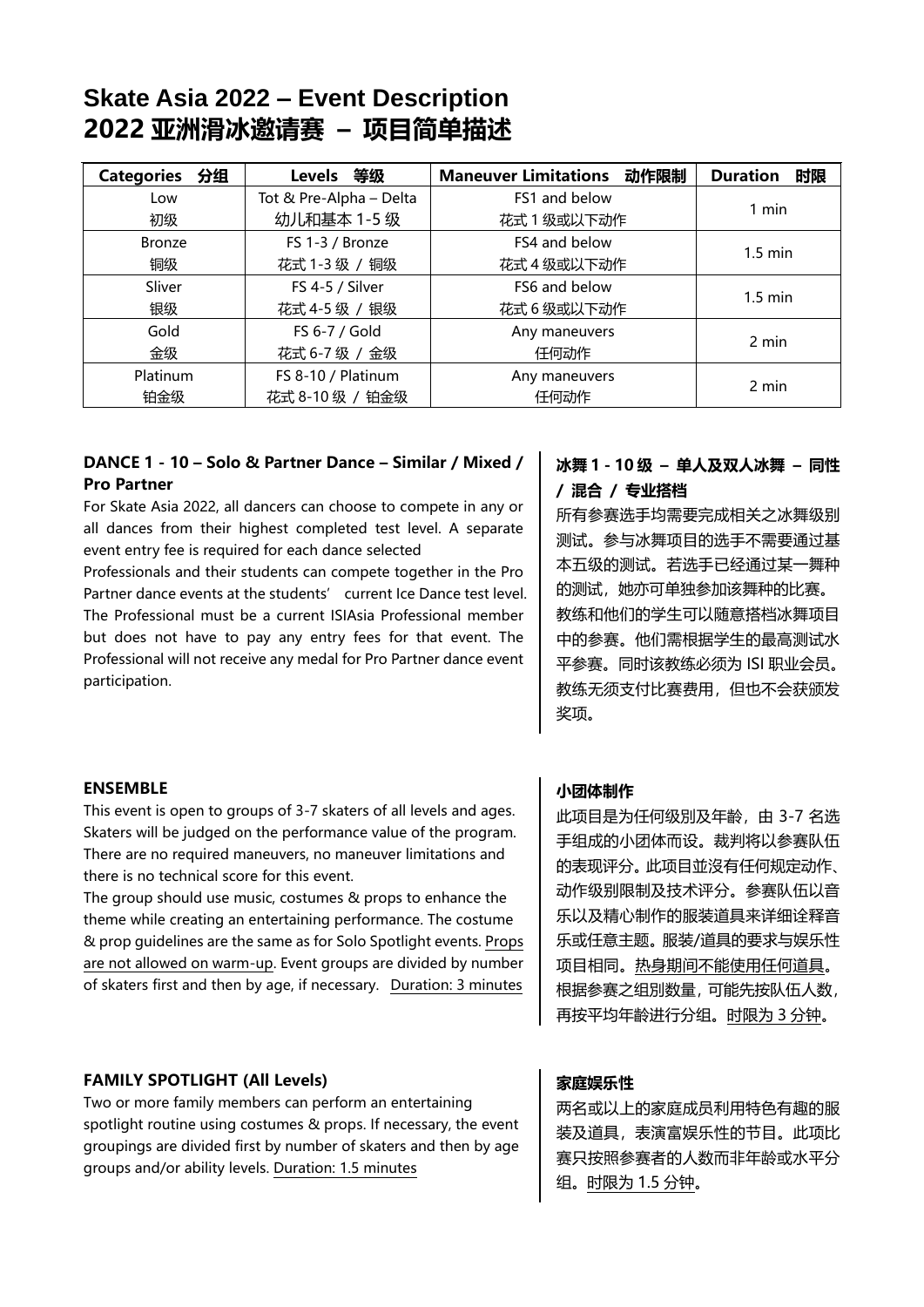## **FIGURES 1 - 10**

Regular figures are based on the original "school" figure eights. Skaters perform a required figure patterns 3 times on each foot. Judging is based on the size & shape of the circles, cleanliness of edges & pattern. All skaters must pass the required figure test to compete in these events.

Please refer to the 2018

ISI Handbook for description of Creative Figure 1-10 and Free Figure 1-10 events.

## **图形 1-10 级**

图形是以传统的 8 字图形为基础的比赛。 选手需要重复做出 3 遍指定图形动作。评 判依据图形的大小比例、形状、弧线及用 刃、流畅性及图案评分。所有选手必须经 过图形级别测试。 有关创意图形及自由图形项目,可参阅 2018 年的 ISI 滑冰手册。

## **FIGURE SELECTIONS FOR SKATE ASIA 2022 2022 年度 ISIAsia 赛事图形项目选定动作**

| Figure 1 - Forward Outside Eight  | 图形1级-前外8字             |
|-----------------------------------|-----------------------|
| Figure 2 - Backward Outside Eight | 图形2级-后外8字             |
| Figure 3 - Backward Inside Eight  | 图形3级-后内8字             |
| Figure 4 - Forward Outside Loop   | 图形 4 级 – 前外结环         |
| Figure 5 - Backward Inside Loop   | 图形 5 级 – 后内结环         |
| Figure 6 - LFO Bracket            | 图形 6 级 - 左前外括号步       |
| Figure 7 - LFO Paragraph Three    | 图形 7 级 - 左前外单脚 8 字转 3 |
| Figure 8 - RFI Rocker             | 图形 8级 - 右前内内勾步        |
| Figure 9 - LBO Paragraph Loop     | 图形9级 - 左后外单脚8字结环      |
| Figure $10$ – The Flower          | 图形 10 级 - 花朵          |

## **FOOTWORK 1 - 10**

Freestyle Skaters perform a one-minute program to music using various turns and connecting steps with limited jumps or spins. Skaters are judged on correctness of turns & edges as well as flow. variety of moves and choreography. Duration: 1 minute**.**

## **FREE DANCE 1 - 10**

The Free Dance events are based on the Free Dance test levels (1-10). Each couple must pass the corresponding test level to compete in Free Dance events. For the competition event, each couple must perform a free dance program of their own design. It should express the couple's inspirational and artistic capabilities.

## **FREESTYLE 1 - 10**

A program performed to music with emphasis on the required test level maneuvers from the skater's current Freestyle level. Various skills are required, depending on the test level. All skaters must pass freestyle test level to compete in this event.

## **步法 1 - 10 级**

花式等级选手在一分钟音乐伴奏下,运用 各种不同的转身和连接步法完成表演节 目。评分包括步法的正确性、流畅度、步 法种类及编排。时限 1 分钟。

## **自由冰舞 1-10 级**

ISI 自由冰舞比赛是根据新拟定的自由冰 舞 1-10 级别而制定。所有参赛选手必须通 过级别测试。选手必须从自创舞步编排表 现出触动人心及他们的艺术性技巧。

## **花式 1 - 10 级**

选手在音乐的伴奏下按照指定动作完成一 个比赛节目。指定动作按照所属级别有所 不同。所有选手必需通过有关级别等级考 核。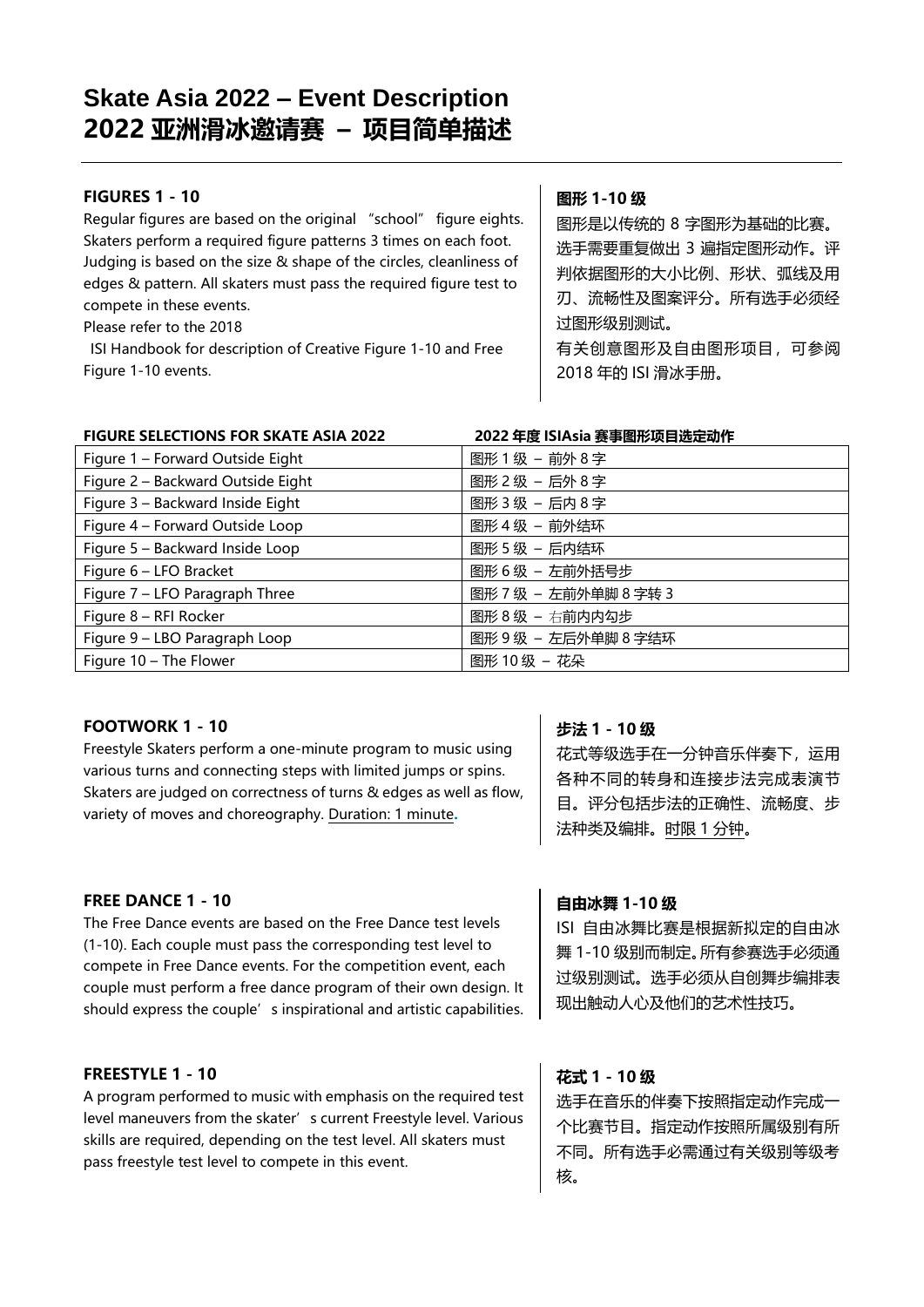#### **FREESTYLE SYNCHRO TEAM 1 - 10**

3 to 7 skaters from the same Freestyle level can enter this new form of group skating. They must perform the same identical Freestyle program in unison. All test level requirements must be included. All skaters must have passed the same freestyle test level to compete in this event. Skaters cannot skate above or below their freestyle test level.

**Hockey Goalie** – After a short warm-up, a designated shooter will attempt 10 shots on each goalie; five will be of the slap shot variety taken from inside the blue line, and five will be of the one-on-one variety where the shooter picks up the puck on the blue line and skates in on the goalie from any direction in an attempt to score. If the goalie catches or smothers the puck, play will stop. If a rebound comes out in front of the goad line, it is still playable and the shooter can take another shot. Goalies will be awarded one point for each save. No rebounds will be permitted on slap shots. If a goalie is "against the book" with no other competitors in their age group, they must stop 80% – or 8 out of the 10 shots – to receive 1st Place. For less than 8 saves, the goalie will receive 2nd Place.

**Hockey Shooting** – The skater will carry the puck on the stick while skating from one end of the rink to the other around a 4-cone course and will then skate toward the net and take a shot on goal. This is a timed event and the time will stop when the puck enters the net. The skater can shoot any time after the 4th cone, but if they miss, they must get the puck and get it into the goal to stop the timing. The skater with the fastest time in that event group wins.

**Hockey Skating** – Skater will race one or two at a time skating one forward lap around the rink carrying the puck on the stick. After completing the forward lap, the skater will drop the puck, keep the stick and skate another lap around the rink backwards. The skater with the fastest time in that group wins. There will be a short warm-up for each hockey event.

#### **团体韵律花式 1 – 10 级**

相同花式等级的三至七名选手一致地完成 同样的花式比赛节目。节目内必须包括相 关级别中的所有规定动作。所有选手均需 要已完成相关之花式级别测试。选手不能 参加较高或较低级别之比赛。

**冰球龙门** — 比赛开始前有一次简短的热 身。选手要挡出有赛会选出的射手 10 个射 球。5 球在蓝线内以不同的射球击出,另 外 5 球射手会在蓝线开始以一对一的方式 争取射门进球,若果选手接到球或挡出, 时间停止。如果球在门前反弹,则继续比 赛,射手而可以继续射门。选手每挡出一 球获得一分。首 5 球的射球如反弹出来则 不算分数。如同组内只有一名选手。第一 名必须要达到 80%,少于 80%则得第二 名。

**冰球射球** — 选手持杆带球'之'字形前 滑,从冰场的一端经过 4 次的障碍物然后 将球射入球门。冰球入门时停止计时,速 度最快的球员获胜。 选手绕过第四个障碍 物之后可以任意射门。如果球没有进门, 选手必须取得球并射进球门方可停止计 时。

**冰球滑冰** — 1 名或 2 名选手持杆带球向 前滑行一圈后,扔下冰球,继续拿着球杆 再倒滑一圈,速度最快的选手获胜。比赛 开始前有一次简短的热身时间。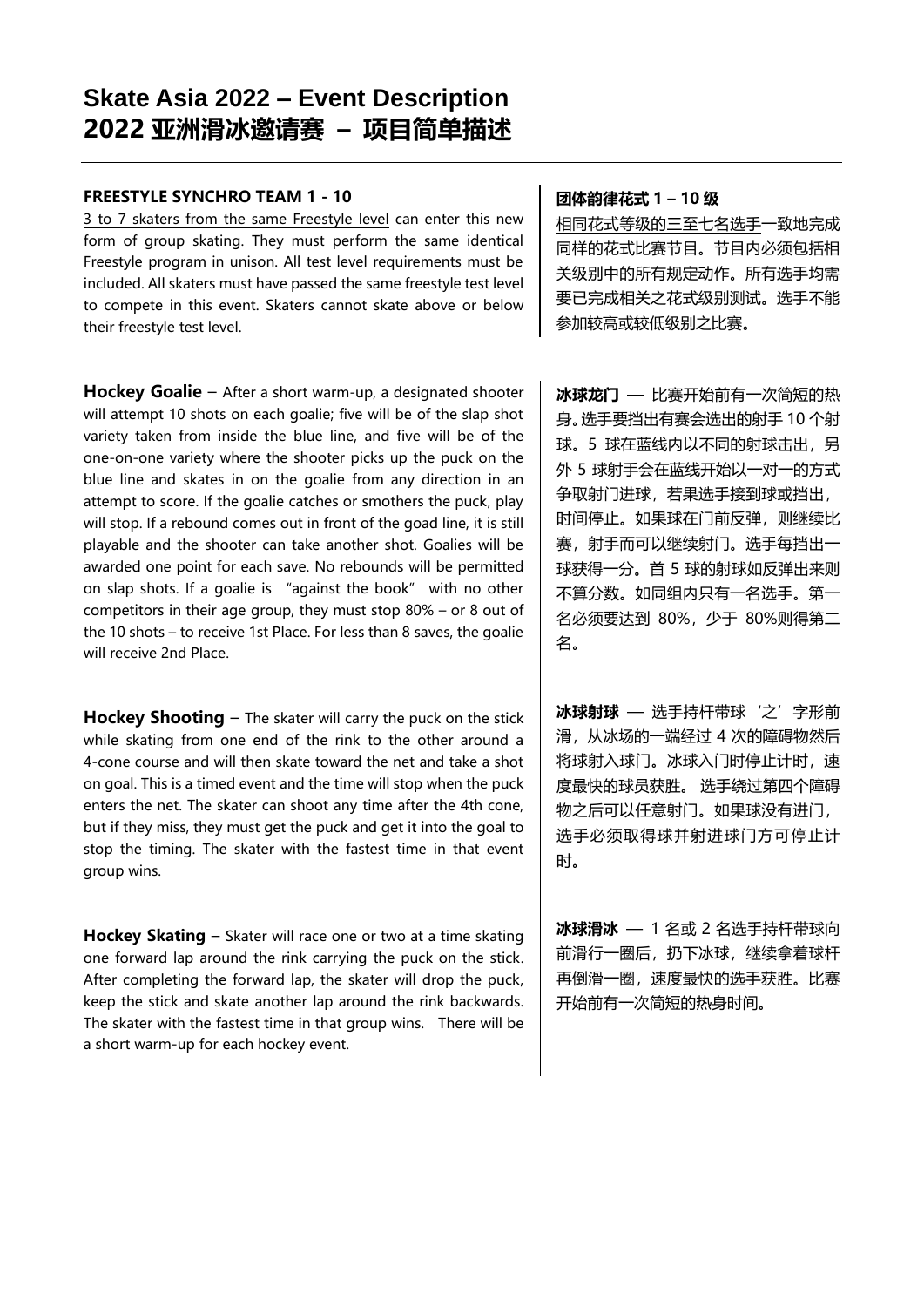## **JUMP & SPIN – Low / Bronze / Silver / Gold / Platinum**

Two skaters enter the ice as a team. The first skater performs their choice of a required jump 2 times, followed by the second skater performing their choice of a required spin 2 times. Only the best attempt of each required element will be judged. Only the technical accuracy of the required element is judged – the difficulty of the chosen element is not considered during judging for this event.

## **跳跃及旋转组合**

比赛将按队伍中较高水平的选手级别分 组。第一位选手做出自选的跳跃动作两次, 接下来第二位选手做出自选的旋转动作两 次。裁判只给最佳的一次动作打分。动作 难度并不会被考虑。大会同时按照队伍的 平均年龄分组。

## **ALL JUMP & SPIN EVENTS will be done on ½ ICE ONLY. 所有跳跃与旋转项目只会使用一半的冰面作赛。**

| Low           | Both skaters must be in Pre-Alpha to Delta levels only             |
|---------------|--------------------------------------------------------------------|
| 初级            | 选手必须在基本 1 级至 5 级                                                   |
| <b>Bronze</b> | Both skaters must be in Freestyle 1-3 / Bronze levels or below.    |
| 铜级            | 选手必须在花式 1-3 级或以下                                                   |
| Sliver        | Both skaters must be in Freestyle 4-5 / Silver levels or below.    |
| 银级            | 选手必须在花式 4-5 级或以下                                                   |
| Gold          | Both skaters must be in Freestyle 6-7 / Gold levels or below.      |
| 金级            | 选手必须在花式 6-7 级或以下                                                   |
| Platinum      | Both skaters must be in Freestyle 8-10 / Platinum levels or below. |
| 铂金级           | 选手必须在花式 8-10 级或以下                                                  |

#### **Category Levels: 分组:**

If two skaters from different category levels wish to compete together, the team will be entered in the highest level of the two skaters.

如两名搭档选手等级不同,则会以较高等级的搭档的等级分组。

#### **Required Elements: 可选跳跃和旋转动作:**

| Levels 分组     | Jump 跳跃动作                         | Spin 旋转动作                      |
|---------------|-----------------------------------|--------------------------------|
| Low           | 2-Foot Hop or Bunny Hop           | 2-Foot Spin                    |
| 初级            | 双脚跳 或 兔子跳                         | 双脚转                            |
| <b>Bronze</b> | 1/2 Flip or Toe Loop              | 2-Foot Spin or 1-Foot Spin     |
| 铜级            | 后内点冰半周跳 或 后外点冰一周跳                 | 双脚转 或 单脚转                      |
| Sliver        | 1/2 Loop or Axel                  | Sit Spin or Back Spin          |
| 银级            | 后外结环一周 (不同脚落) 或 一周半<br>蹲转 或 反直立旋转 |                                |
| Gold          | Dbl. Salchow or Dbl. Toe Loop     | Layback or Flying Camel        |
| 金级            | 后内结环两周跳 或 后外点冰两周跳                 | 弓身转 或 跳接反燕式旋转                  |
| Platinum      | Dbl. Loop or Dbl. Lutz            | Flying Sit or Camel-Jump-Camel |
| 铂金级           | 后外结环两周跳 或 勾手点冰两周跳                 | 跳接蹲转 或 燕式旋转跳接反燕式旋转             |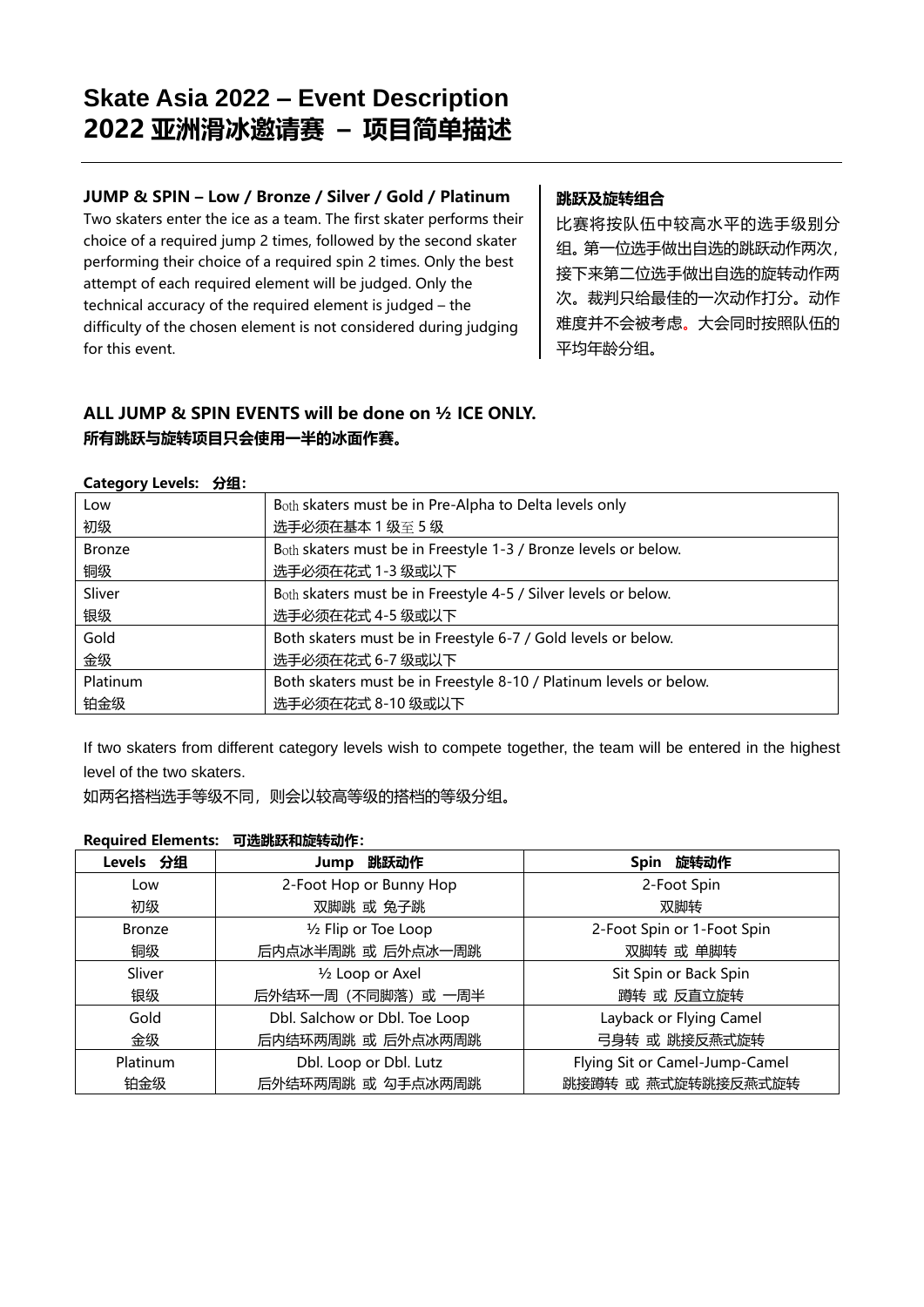## **KALEIDOSKATE (All Levels)**

A group of 8 or more skaters perform a fun and entertaining group number. Minimal skating skills are required for this event. Each skater represents a piece of color – and those color pieces are used to choreograph and create constantly changing patterns, designs and formations on the ice. Creativity, use of color and props are also an important part of the overall "design".

#### **OPEN FREESTYLE - Bronze, Silver, Gold & Platinum**

There are no required maneuvers for the Open Freestyle events and any spin can be performed at any level; but all skaters and coaches should carefully check the jump limitations for the Bronze, Silver & Gold levels. The program should be well-balanced including jumps, spins, connecting moves, gliding maneuvers, etc. Skaters who have passed the traditional ISI Freestyle 1-10 tests are not required to take any additional test to compete at the equivalent level of Open Freestyle events. Skaters who have passed tests from other skating organizations are only required to take the equivalent level test to compete in that level. In some cases, skaters will have to also test to move up to a higher Open Freestyle level - based on their current program content.

Open Freestyle event judging criteria includes: Correctness of Jumps, Correctness of Spins, Correctness of Turns & Edges, Variety of Moves, Music Interpretation, Posture, Choreography & Pattern, Presentation, Duration and General Overall (by all 3 judges).

## **OPEN PAIR – Low / Bronze / Silver / Gold / Platinum**

There are no required maneuvers for the Open Pair events; but all skaters and coaches should carefully check the maneuver limitations for the Bronze, Silver & Gold levels. The program should be well-balanced including jumps, spins, pair lifts, pair spins, footwork, and connecting moves.

Skaters who have passed the traditional ISI Pair 1-10 tests are not required to take any additional test to compete at the equivalent level of Open Pair events.

Skaters who have passed tests from other skating organizations are only required to take the equivalent level test to compete in that level.

In some cases, skaters will have to also test to move up to a higher Open Pair – based on their current program content.

Open Pair event judging criteria includes: Correctness of Jumps, Correctness of Spins, Correctness of Turns & Edges, Variety of Moves, Music Interpretation, Posture, Choreography & Pattern, Presentation, Duration and General Overall (by all 3 judges).

## **团体万花筒**

这项目以 8 个选手或以上的组合,编排中 不需要做太多技巧性动作,选手可合作做 出有趣及富娱乐性的队形变化。队伍可采 用不同颜色的服装及道具在冰上拼接出不 同图形、设计来表现出创意的编排。在这 项目中道具及颜色的运用是很重要的。

## **公开花式 – 铜级、银级、金级及铂金级**

公开花式项目没有指定动作要求和旋转动 作没有限制,但教练及选手应小心详细阅 读各级别的跳跃动作的限制。音乐编排应 包括各类跳跃、旋转、滑行及连接动作等。 已通过 ISI 花式级别 1-10 级考核的选手可 直接参加公开花式项目而不需额外考评。 其他滑冰组织的选手可直接考核他们组织 级别对应 ISI 级别的花式级数。有些时候, 选手可以因应他们参赛节目编排的动作内 容,选择考取更高的 ISI 级别。 公开花式评分项目包括:跳跃和旋转的正

确性、转数和角度的正确性、动作种类、 音乐表现、姿态、编排及图形、表现、时 限及整体评分(三名裁判打分)。

## **公开双人滑 – 铜级、银级、金级及铂金级**

公开双人滑项目没有指定动作要求和旋转 动作没有限制,但教练及选手应小心详细 阅读各级别限制。音乐编排应包括各类跳 跃、旋转、双人托举、步法及连接动作等。 通过传统 ISI 双人 1-10 级测试的选手无 需参加任何额外的测试即可参加同等级别 的公开双人滑比赛。

若选手已通过其他滑冰组织测试的选手只 需参加同等级别的测试即可参加该级别的 比赛。在某些情况下,选手还必须通过相 关测试, 才可参加更高级别的比赛。

公开双人滑评分项目包括:跳跃和旋转的 正确性、转向与用刃的正确性、音乐表现、 姿态、编排及图形、表现、时限及整体评 分(三名裁判打分)。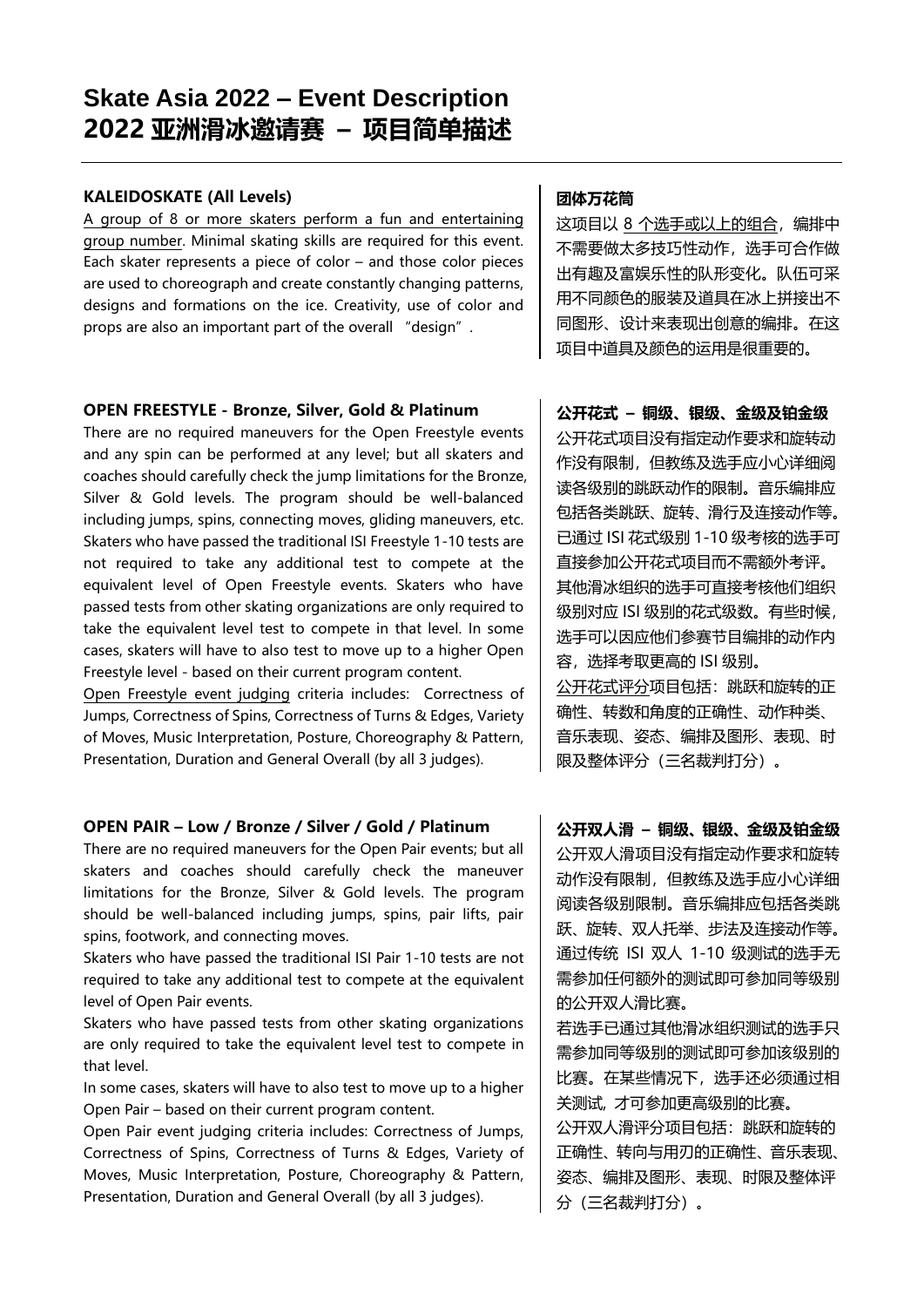## **PAIR 1 - 10**

Together two skaters perform a choreographed routine to music. This program should include all the required maneuvers from their current Pair test level. The event is similar to Couples. However, unlike Couples, Pairs includes pair lifts and pair spins. Both skaters must pass the required Pair Test to compete in this event.

## **PATTERN SKATING (Delta level and above)**

This unique form of group skating is done by at least 4 people. Working off a common circle, skaters "draw" patterns, formations, and designs on the ice to music. The skaters skate in unison, all doing the same thing at the same time, each in their own area of the pattern. All kinds of maneuvers can be performed i.e. jumps / spins / footwork / spirals / etc. as long as the circular symmetry is predominantly evident throughout the routine.

## **PRE-ALPHA - DELTA SOLO**

Skater performs a one-minute program routine to music that emphasizes the required test level maneuvers from Pre-Alpha through Delta. Depending on each test level requirement, specific skating skills must be performed. All skaters must pass the Pre-Alpha – Delta test to compete in this event. Skaters must include one maneuver from Freestyle 1 in their program.

## **PRODUCTION TEAM (All Levels)**

This team event is for groups of 8 or more skaters. Team will be judged on the performance value of the program. There are no required maneuvers and no technical score for this event. The group should use music along with elaborate costumes and props to enhance the theme while creating an entertaining performance. Skaters from all levels can participate in this event. Event entries will be divided in to Small / Medium / Large / Extravaganza categories, as registration warrants.

## **双人滑 1 - 10 级**

选手在音乐的伴奏下完成参赛级别的所有 指定动作及节目编排。与双人花式类似, 但包括双人托举以及双人旋转等动作。选 手均需要通过相关级别的测试。

## **图案(基本 5 级或以上)**

这项目以 4 个选手或以上的组合,在同一 圆形的基础上,配合音乐同时"画"出美 妙的图形,队形或设计。他们可以选用不 同的跳跃及旋转动作,步法及燕式平衡, 在表演中一直要保持"圆形"队形为基 础。

## **基本 1 - 5 级**

选手以一分钟时限,节目编排中必须完成 参赛级别的所有指定动作及加入任何一个 花式一级的指定动作。选手均需要通过相 关级别的测试。

## **团体制作**

队伍拥有 8 名或以上的选手,运用服装和 道具详细诠释音乐或任意主题。此项目没 有任何规定级别动作限制及技术评分,队 伍可包括不同级别的选手。大会将按队伍 人数分组。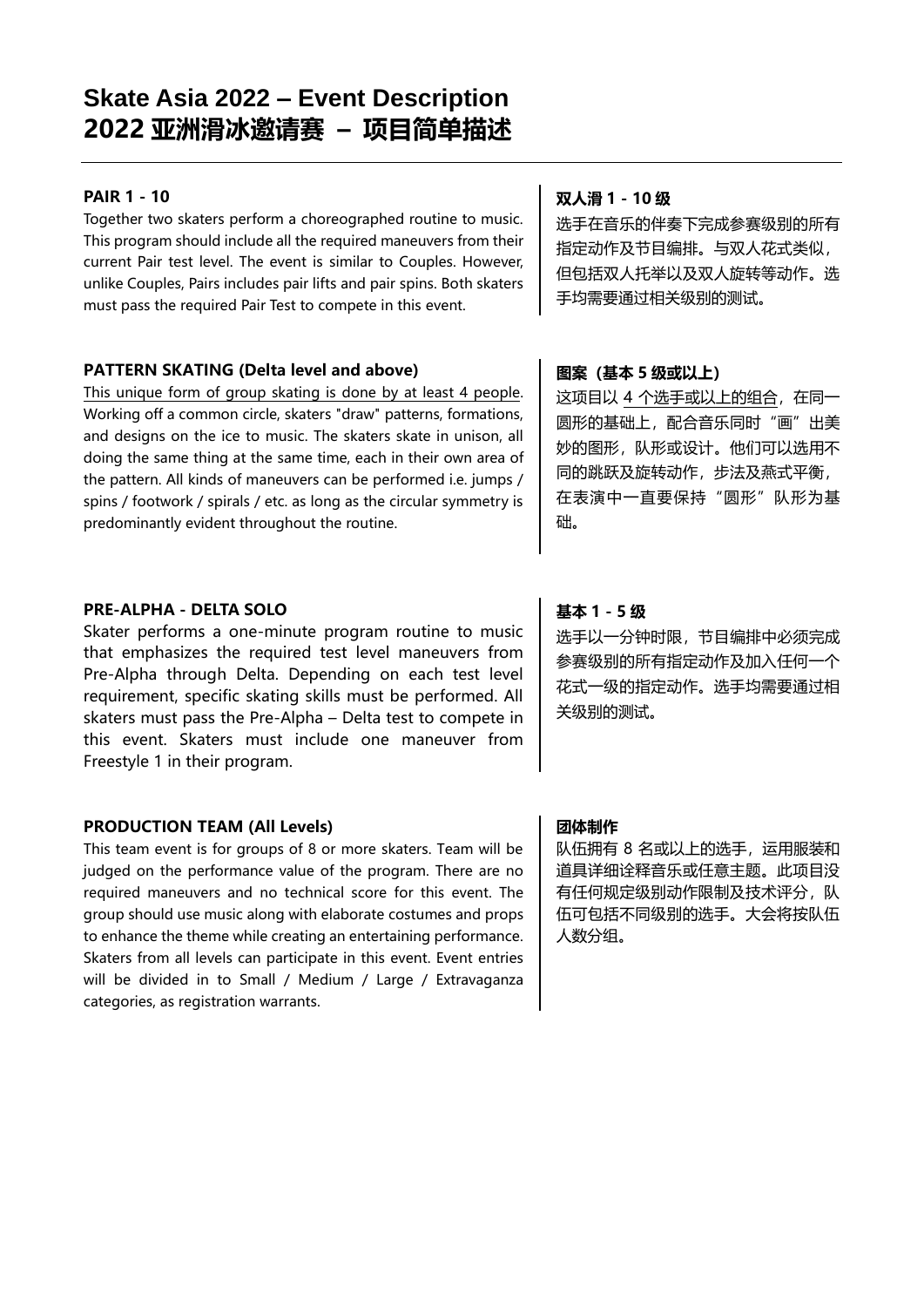## **RHYTHMIC SKATING 1 - 10 - Hoop / Ball / Ribbon**

This new entertaining event requires the use of one hand-held prop listed below. The program should contain elements that employ the use of the prop throughout the routine. The skater must maintain control of the prop at all times. Props of the same kind (i.e. Ball / Hoop / Ribbon) must be grouped together and cannot be combined for competition event groups.

The skater chooses only one rhythmic prop per routine (ball, hoop, ribbon) and must maintain control of the prop at all times throughout the program. This means the props must be used by the skater throughout the routine. It can be thrown, bounced or juggled but control should be maintained. The prop should not be put down on the ice while the skater does jumps & spins. No additional props are permitted.

**Props are not allowed on the event warm-up.** If it is obvious that skater's prop does not meet the following specifications, the panel Referee can determine if any point deduction should be taken.

#### **韵律操 1 – 10 级 - 圈 / 球 / 带**

此项目要求选手使用下面列出的道具。在 节目中表演者必须从始至终运用道具做出 表演并保持良好的控制。选手按选择的道 具(球,圈,丝带)分组作赛而且不能与 其他道具同组。,也不可使用其他道具。 选手可以抛或拍打道具,但不应把道具放 到冰面上置之不理表演其他跳跃或旋转动 作。

**在赛前热身练习时,不能攜带及使用道具。** 若道具的尺寸超出标准,裁判可以对此作 出扣分。

|           | Must be made from wood or plastic (from a rigid, non-bending material).             |
|-----------|-------------------------------------------------------------------------------------|
| Hoop 圈    | The hoop diameter should measure between 2 feet 7 inches - 2 feet 11 inches.        |
|           | The hoop can have colored tap or fabric to match or contrast the skater' s costume, |
|           | but it cannot have any other decoration (i.e. fringe, lights, etc.) on the prop.    |
|           | 木制或塑胶制品(必须为刚硬不变形的材质)。                                                               |
|           | 直径介乎 2 英尺 7 英寸至 2 英尺 11 英寸之间。                                                       |
|           | 道具可以使用颜色带子或布料包裹制作出与服装匹配的款式及颜色,但不能使用如                                                |
|           | 灯光或缘饰。                                                                              |
|           | Must be made of rubber or plastic.                                                  |
|           | The ball diameter should measure approximately 7-3/4 inches.                        |
| Ball 球    | The ball must be smooth (without any texture).                                      |
|           | 橡胶或塑胶制品。                                                                            |
|           | 直径约为 734 英寸。                                                                        |
|           | 表面光滑(不含任何纹路)。                                                                       |
|           | Stick must be made of wood, plastic or fiberglass.                                  |
|           | Stick length should be between 20-30 inches.                                        |
|           | Ribbon material should be one single piece of satin or a non-starched fabric.       |
|           | Ribbon width should be 2-4 inches wide and between 6 feet - 9 feet long -           |
| Ribbon 丝带 | proportional to the size and ability level of the skater.                           |
|           | Please see 2018 ISI Skater and Coaches Handbook for more details                    |
|           | 带杆应为木制,塑胶制品或玻璃纤维制品。                                                                 |
|           | 带杆长介乎 20 英寸至 30 英寸之间。                                                               |
|           | 带应为一连续之缎或不僵硬的紡织品。                                                                   |
|           | 带宽度介乎 2 英寸-4 英寸之间。 长度介乎 6 英尺至 9 英尺之间。 按选手的体型和技                                      |
|           | 术水平选择恰当的尺寸使用。                                                                       |
|           | 详情请参阅 2018 年的 ISI 滑冰手册。                                                             |

#### **Choice of One:**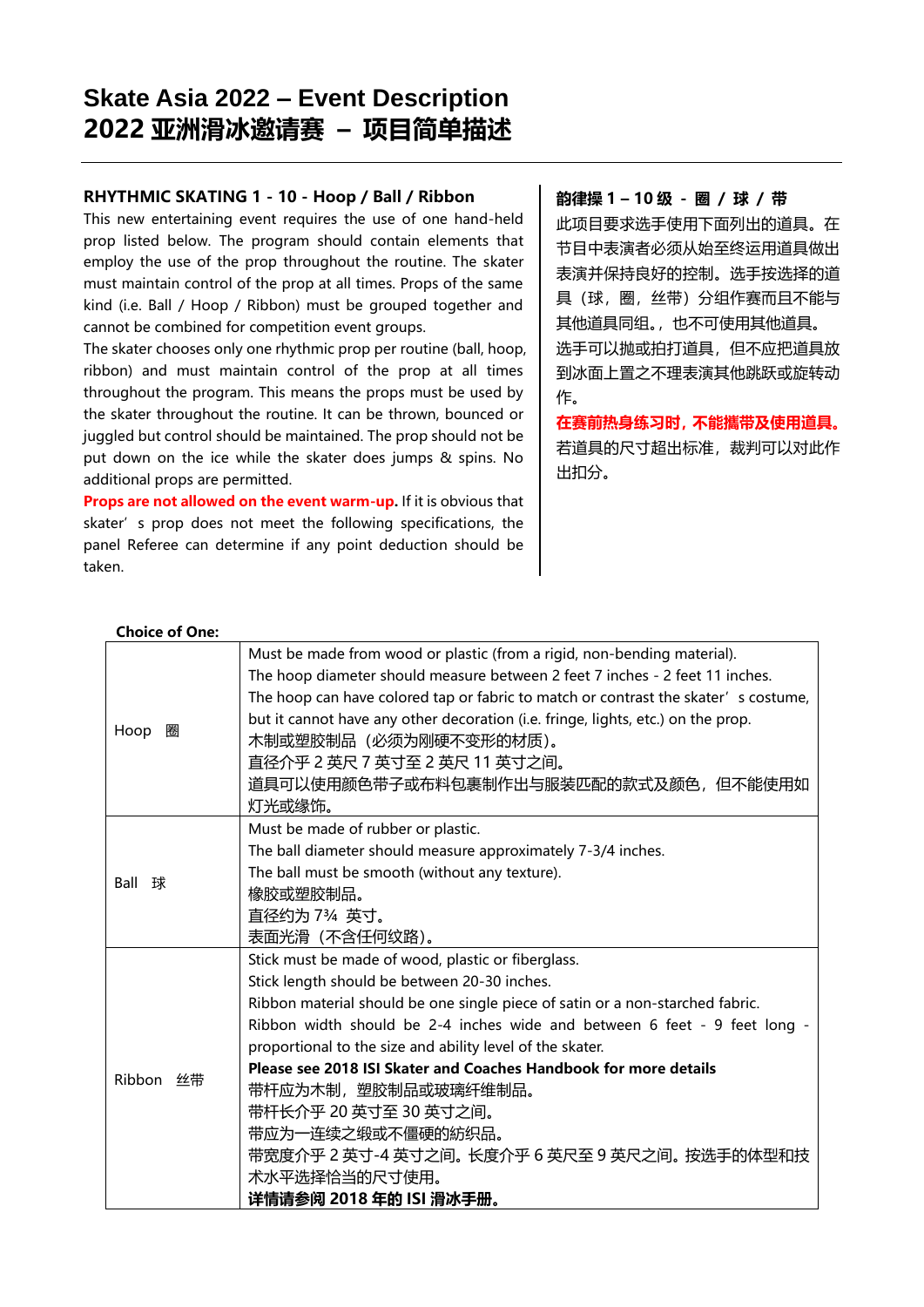| Levels 级别                 | Maneuver Limitations 动作限制 | <b>Duration 时限</b> |  |
|---------------------------|---------------------------|--------------------|--|
| Freestyle 1-3 / Bronze    | FS4 and below             |                    |  |
| 花式 1-3 级 / 铜级             | 花式 4 级或以下                 | $1.5 \text{ min}$  |  |
| Freestyle 4-5 / Silver    | FS6 and below             |                    |  |
| 花式 4-5 级 / 银级             | 花式 6 级或以下                 | $1.5 \text{ min}$  |  |
| Freestyle 6-7 / Gold      | Any maneuvers             | 2 min              |  |
| 花式 6-7 级 / 金级             | 任何动作                      |                    |  |
| Freestyle 8-10 / Platinum | Any maneuvers             | 2 min              |  |
| 花式 8-10 级 / 铂金级           | 任何动作                      |                    |  |

## **SOLO COMPULSORIES (Pre-Alpha – Freestyle 10)**

Skaters are to perform only the three maneuvers below in any order with a minimum of connecting steps. Each maneuver may only be attempted one time. Additional maneuvers, such as any jump, spin, or gliding maneuver from a test level or any uncaptured moves are not allowed.

Please Note: There is no penalty given for the quantity of swizzles, wiggles, stroking or crossovers in the Pre-Alpha - Beta levels. Only the quality of these maneuvers is comparatively judged

## **SOLO COMPULSORIES EVENTS from Pre-Alpha to FS 6 will be done ½ ice, and from FS7 to FS10 will be done full ice.**

## **指定动作(基本 1 级** – **花式 10 级)**

选手可以任何顺序完成参赛级别的三个指 定动作。每个动作只能表演一次。赛事中 禁止附加跳跃、旋转、各级别规定的滑行 动作及所有未指定动作。

注:基本一级至三级中作出葫芦步,蛇形 步, 蹬冰或压步并不会扣分。裁判只会对 指定动作的质量作比较性打分。

## **基本一级至花式六级:会在 1/2 冰面进行, 花式七-十级:可以在整个冰面进行。**

## **SELECTED MANEUVERS:**

| Pre-Alpha   | Left One Foot Glide / Right One Foot Glide / Backward Swizzles                                 |
|-------------|------------------------------------------------------------------------------------------------|
| Alpha       | Forward Stroking / Right over Left Forward Crossovers / 1-Foot Snowplow Stop                   |
| Beta        | R over L Backward Crossovers / L over R Backward Crossovers / Right T-Stop                     |
| Gamma       | RFI Mohawk Combo / LFI Mohawk Combo. / Hockey Stop                                             |
| Delta       | RFI 3- turn / LFI 3- turn / Bunny Hop                                                          |
| Freestyle 1 | Waltz Jump / 1/2 Flip / 2-Root Spin                                                            |
| Freestyle 2 | Ballet Jump / 1-Foot Spin / 2 Forward Arabesques                                               |
| Freestyle 3 | Salchow Jump / Backward Outside or Inside Pivot / Toe Loop                                     |
| Freestyle 4 | Flip Jump / Sit Spin / Loop Jump                                                               |
| Freestyle 5 | Camel Spin / Axel / Lutz Jump                                                                  |
| Freestyle 6 | Double Salchow / Choice spin (Cross-foot/Layback/Sit-Change-Sit Spin/ Split Jump               |
| Freestyle 7 | Opposite Jump / Flying Camel Spin / Double Toe Loop Jump                                       |
| Freestyle 8 | Double Loop Jump / Flying Sit or Axel Sit Spin / Split Lutz                                    |
| Freestyle 9 | Double Lutz Jump / Flying Camel into Jump Sit Spin / Axel in opposite direction or Double Axel |
| Freestyle10 | Double Axel-Double Toe Loop Jump Combo / Death Drop / Three Arabian Cartwheel or               |
|             | <b>Butterfly Jumps</b>                                                                         |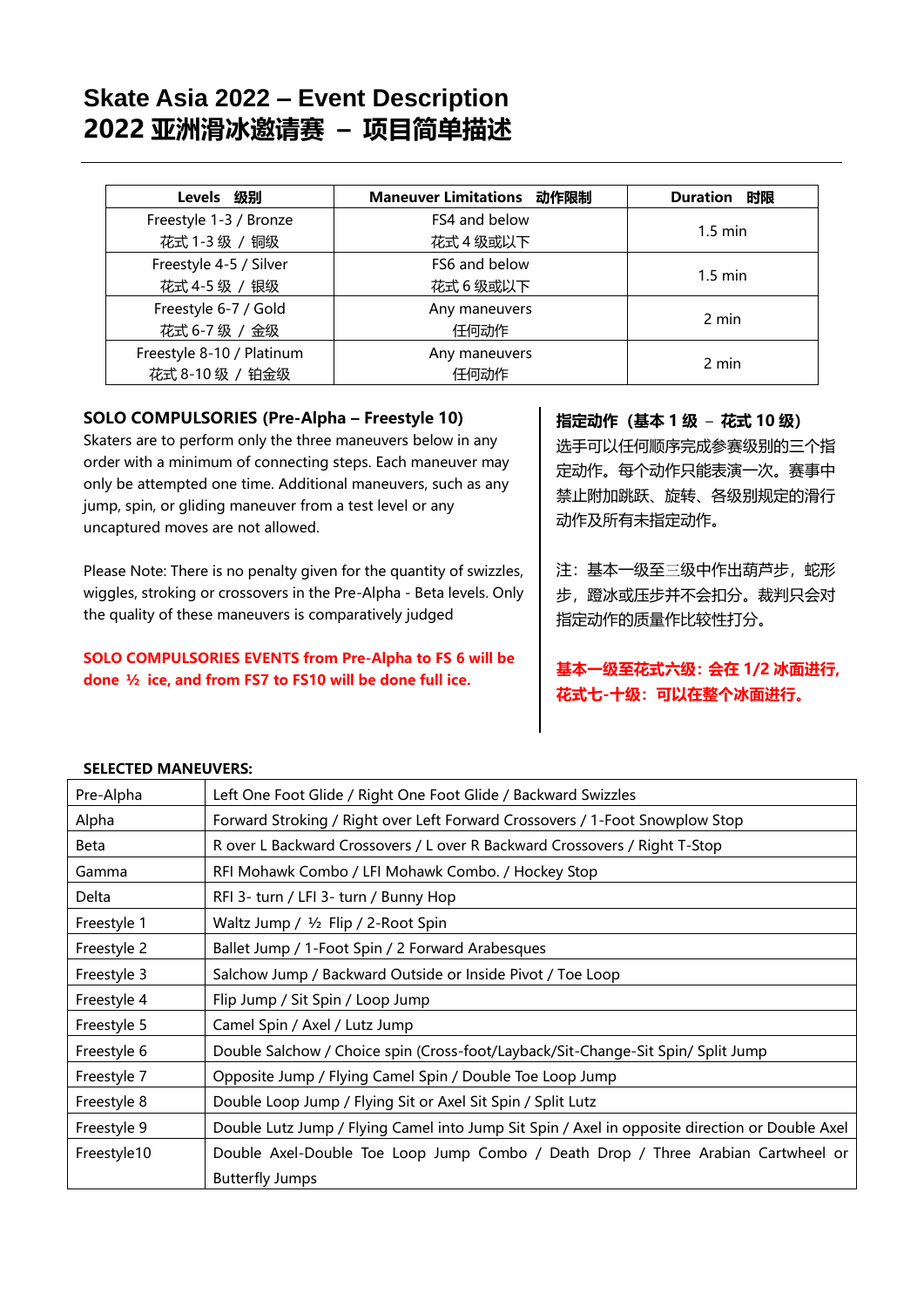| Special Skater 1  | Fall, Get up, March in Place                                                  |
|-------------------|-------------------------------------------------------------------------------|
| Special Skater 2  | Forward Swizzle, 2-Foot Glide, Teapot Dip                                     |
| Special Skater 3  | Forward Swizzles, Scooter Push (L or R), Backward Wiggles                     |
| Special Skater 4  | T - Position Push, 1-Foot Swizzles (Lor R), Forward Crossovers Standing Still |
| Special Skater 5  | Forward Stroking, Snowplow stop, R/L Forward Crossovers                       |
| Special Skater 6  | 2-Foot Turn Fwd to Bkwd, Fwd 1-Foot Glides on a Curve, L 1-Foot Bkwd Swizzles |
| Special Skater 7  | Backward Stroking, Choice of Stop, L/R Backward crossovers                    |
| Special Skater 8  | RFI Mohawk. LFI Mohawk, RBO Edge on a Curve                                   |
| Special Skater 9  | RFO Three Turn, LFO Three Turn, Choice of Stop                                |
| Special Skater 10 | Bunny Hop, Lunge, LFI Three Turn                                              |

## **各等级指定动作:**

| 基本一级    | 左单脚滑行 / 右单脚滑行/ 后蛇形                     |
|---------|----------------------------------------|
| 基本二级    | 前蹬冰 / 前压步-逆时针方向 / 单脚内刃停止               |
| 基本三级    | 后压步-顺时针方向 / 左压步-顺时针方向后蹬冰 / 右外刃丁字步停止    |
| 基本四级    | 右前内莫霍克舞步/ 左前内莫霍克舞步 / 双脚停止              |
| 基本五级    | 右前内 3 字转/ 左前内 3 字转 /兔子跳                |
| 花式一级    | 华尔兹跳 / 后内半周跳 / 双脚转                     |
| 花式二级    | 芭蕾舞跳 / 单脚旋转 / 向前燕式滑行                   |
| 花式三级    | 后内结环一周跳 / 后规尺 换脚旋转 / 点冰跳               |
| 花式四级    | 后内点冰一周跳 / 蹲踞旋转 / 后外结环一周跳               |
| 花式五级    | 燕式旋转 / 一周半跳 / 后外勾手点冰一周跳                |
| 花式六级    | 后内结环两周跳 / 三选一旋转 / 后内点冰分腿跳              |
| 花式七级    | 反方向跳/ 跳接反燕式旋转 / 后外点冰两周跳                |
| 花式八级    | 后外结环两周跳 / 跳接蹲转或一周半跳接反蹲转 / 勾手点冰分腿跳一周跳   |
| 花式九级    | 后外勾手点冰两周跳 / 一周半跳接后外结环两周跳 / 跳接反燕式旋转跳接蹲转 |
| 花式十级    | 两周半跳接后外点冰两周跳 / 俯冲式跳接反蹲转 / 连续三个侧空翻或旋子   |
| 特殊运动员一级 | 摔倒 / 站起 / 原地踏步                         |
| 特殊运动员二级 | 向前葫芦形滑 / 向前双脚滑行/ 半蹲                    |
| 特殊运动员三级 | 向前葫芦形滑 / Scooter Push / 向后蛇形滑          |
| 特殊运动员四级 | 丁字步蹬冰 / 单脚葫芦形(左/右)/ 原地前交叉步             |
| 特殊运动员五级 | 向前蹬冰 / 前内刃停止步 / 前/后压步-逆时针方向            |
| 特殊运动员六级 | 双脚转向步/ 单脚向前弧线/ 单脚向后葫芦形(左)              |
| 特殊运动员七级 | 向后蹬冰 / 任选停止动作 / 前/后压步-顺时针方向            |
| 特殊运动员八级 | 右前内莫霍克舞步/左前内莫霍克舞步/右后外弧线                |
| 特殊运动员九级 | 右前外 3 字转 / 左前外 3 字转/ 任选停止动作            |
| 特殊运动员十级 | 兔子跳 / 向前弓字步 / 左前内 3 字转                 |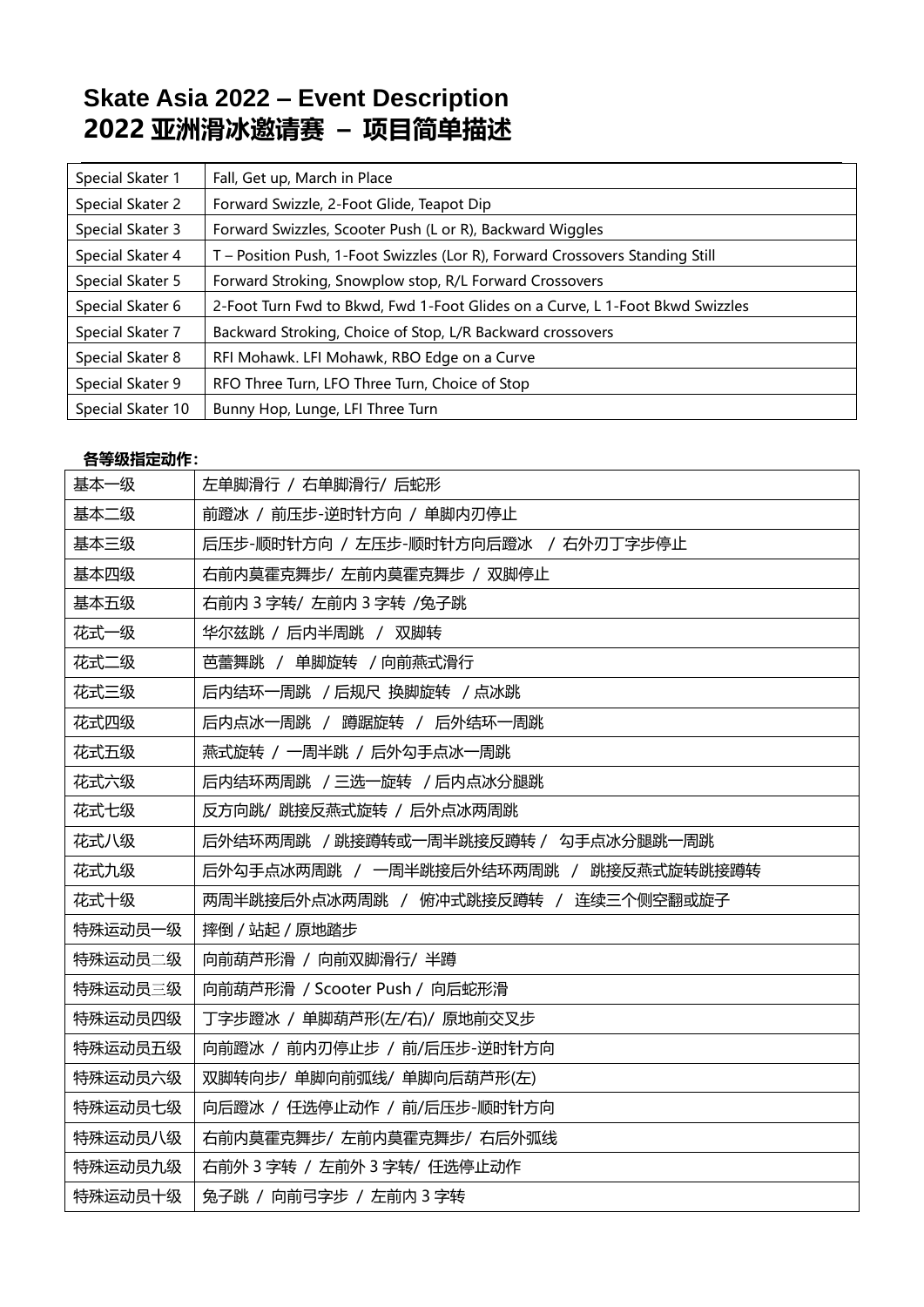#### **SPECIAL SKATER 1-10**

This category is open to skaters of all ages with physical or mental disabilities. Skaters will perform a program to music for 1 minute that includes all of the compulsory maneuvers from their test level. Skaters will be grouped by age, gender and disability classification. The Special Skater event is based on the ISI Special Skater test levels 1-10. These tests must be registered with the ISI national office. Above the Special Skater 10 (Delta) level, Special Skaters can take and pass the test levels in Freestyle, Figure, Couples, Pairs, Dance and Free Dance so they are eligible to compete in those events – along with Artistic, Footwork, Interpretive, etc,. If requested the Competition Director can put special skaters into a separate event group for those events.

## **SPOTLIGHT SOLO PROGRAM (All Levels)**

This is an entertaining & "fun" routine that emphasizes the skater's acting ability and not technical skating skills. There is no score for technical merit in this event. The skater must pass a test for Tots, Pre-Alpha to Delta or Freestyle to determine the spotlight event level.

Spotlight events are divided into three categories listed below. Please mark the correct category on your entry form.

a) CHARACTER – a famous or easily identifiable character.

b) DRAMATIC – a theatrical performance that sets a mood and evokes an emotional response.

c) LIGHT ENTERTAINMENT – an entertaining or light-hearted performance

## **特殊运动员 1-10**

此组别是开放给与身体或精神残疾的运动 员的。 运动员须进行 1 分钟, 包括相关规 定动作之音乐表演。 运动员将按年龄, 性 别和残疾类别. 弋此项目之级别采用 ISI 特殊运动员 1-10 级之测试作为标准。这些 测试必须在 ISI 办公室注册。 超越特殊运动员 10 级(约基本 5 级) 之特 殊运动员,可参与花式级别测试, 并参加相 关花式或其他比赛项目

## **单人娱乐性**

这项目强调比赛的娱乐性和趣味性,重点 在于选手的表演能力而不是滑冰技巧。请 在报名表中注明所选的项目种类。

a) 角色模仿 - 选手扮演一个著名的, 大 家都熟悉的角色。

b) 剧情 - 能够渲染一种气氛并唤起情感 共鸣的一个戏剧性的表演。

c) 娱乐性 - 具有趣味、娱乐性的表演。

|                           | Maneuver Limitations 动作限制 | Duration<br>时限    |
|---------------------------|---------------------------|-------------------|
| <b>Levels 级别</b>          |                           |                   |
| Tot & Pre-Alpha - Delta   | FS1 and below             | 1 min             |
| 幼儿 1-4 级 / 基本 1-5 级       | 花式1级或以下                   |                   |
| Freestyle 1-3 / Bronze    | FS4 and below             | $1.5 \text{ min}$ |
| 花式 1-3 级 / 铜级             | 花式 4 级或以下                 |                   |
| Freestyle 4-5 / Silver    | FS6 and below             | $1.5 \text{ min}$ |
| 花式 4-5 级 / 银级             | 花式6级或以下                   |                   |
| Freestyle 6-7 / Gold      | Any maneuvers             |                   |
| 花式 6-7 级 / 金级             | 任何动作                      | 2 min             |
| Freestyle 8-10 / Platinum | Any maneuvers             | 2 min             |
| 花式 8-10 级 / 铂金级           | 任何动作                      |                   |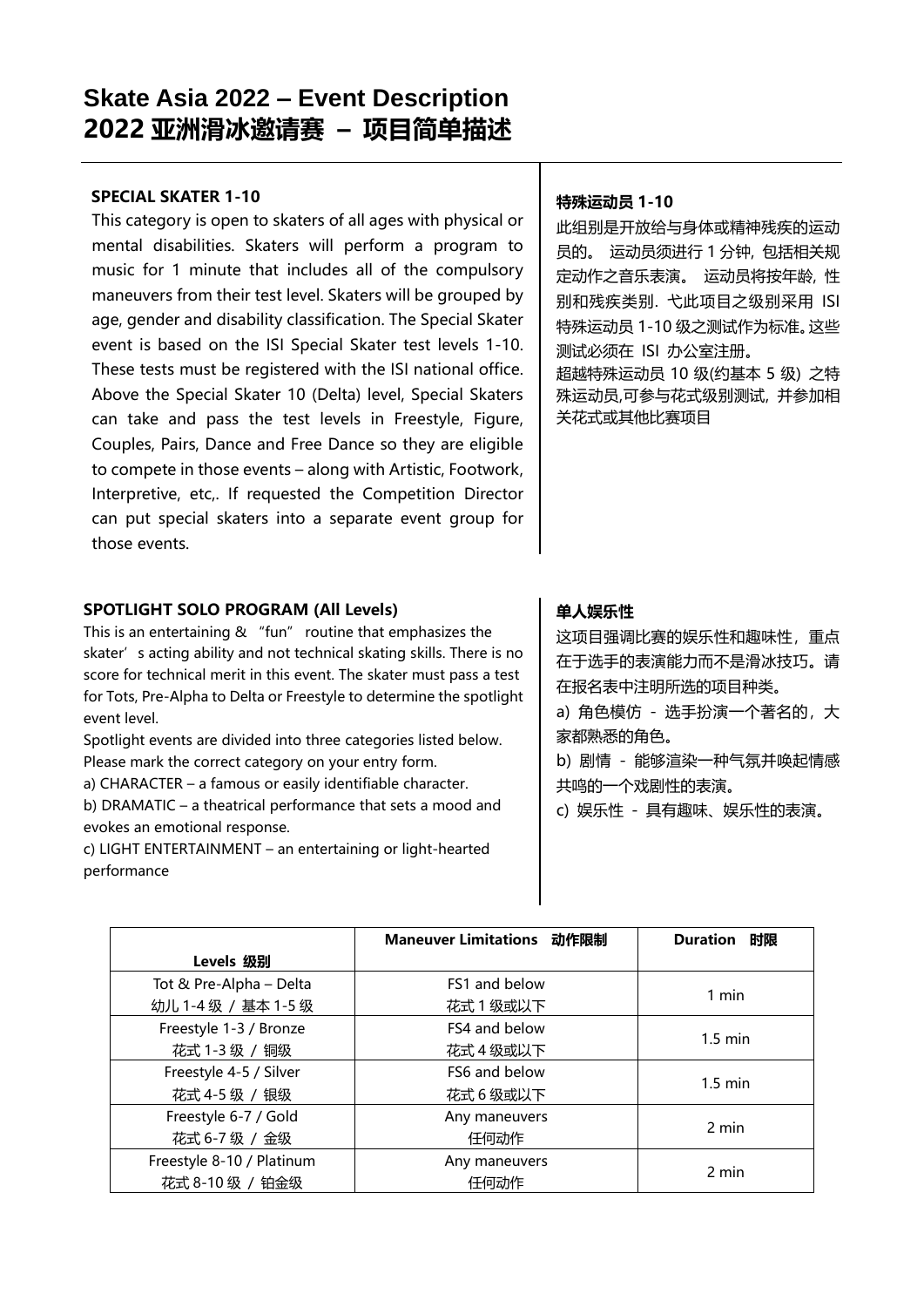## **STROKING (Pre-Alpha – Delta Only)**

Skaters compete together in groups wearing colored numbers for easy identification by the Judges. They do only forward stroking in both directions and are judged on posture and correct stroking technique. Crossovers are optional at the end of the rink, but not required and not judged. This is the very basic skill of skating.

## **SYNCHRONIZED COMPULSORIES - Formation / Skating**

Synchronized Formation and Skating teams must perform 4 or 5 required elements to music, with no additional moves permitted. Teams will be divided by age groups. For details of new updates, compulsory maneuvers and program duration limitations, please see the 2018 edition of the ISI Handbook.

## **SYNCHRONIZED TEAM - Dance / Formation / Skating**

This is a group number for 8 or more skaters to perform in unison. They can incorporate various skating formations such as circles, pinwheels, lines, footwork sequences and dance steps. For description of Formation, Skating, and Dance categories, please see the 2018 edition of the ISI Handbook.

## **TEAM COMPULSORIES 1 - 10 (Freestyle Levels Only)**

Six skaters (or seven skaters for FS6-10 levels) perform a lively and entertaining routine in which each skater performs one required test level maneuver (in the order listed in the 2018 edition of the ISI Handbook). Lively music with entertaining themes, great costumes and hand-held props are featured in this event. Skaters can compete on more than one team as long as those two teams are in different freestyle levels. Skater may skate above, but not below their own freestyle test level.

## **团体指定动作 1-10 级**

## **蹬冰滑行 (基本 1 - 5 级)**

选手配戴便于裁判辨认的颜色号码背心同 场比赛。裁判只对两个方向的向前蹬冰动 作评分(不包括前压步)。

## **队列指定动作 - 队形 / 滑行**

队列指定动作项目只需配合音乐完成 4 至 5 个指定动作。既不可加插其他动作,从 选手平均年龄分组。关于更新规例及这项 目队形和滑行的详细内容,可参阅 2018 年的 ISI 滑冰手册

## **队列 - 冰舞 / 队形 / 滑行**

这项目由 8 名或以上选手组队,同步配合 作出不同队形及舞蹈变化,例如圆圈、风 车、直线等。关于更新规例及这项目冰舞、 队形和滑行的详细内容,可参阅 2018 年 的 ISI 滑冰手册。

参赛队伍(花式 1-5 级要求 6 名选手, 花 式6-10级要求7名选手→在音乐伴奏下完 成参赛级别中所有指定动作及节目编排, 每位选手负责一个指定动作。评分标准包 括音乐表现及娱乐性的主题,服装和道具。 选手不可参加低于自己花式级别的队伍, 但可同时参加多组不同级别的队伍比赛。 (动作编排必须按照 2018 ISI 滑冰手册上 指定动作之顺序)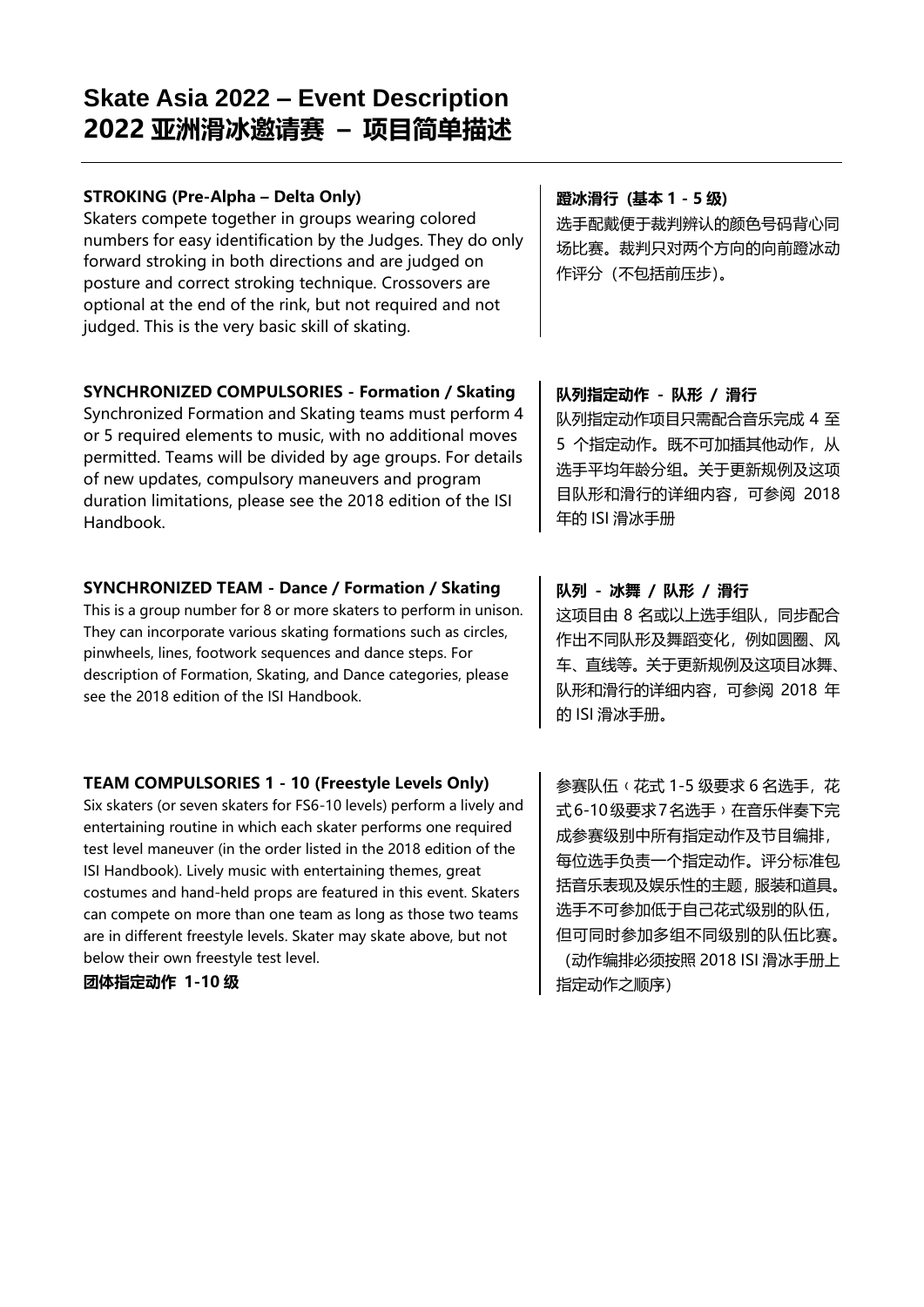## **TEAM SURPRISE (All Levels)**

#### **Category Levels:**

| Low          | ALL team skaters must be in Pre-Alpha to Delta levels only                   |
|--------------|------------------------------------------------------------------------------|
| 初级           | 所有队员必须为基本 1-5 级                                                              |
| Medium       | ALL team skaters must be in Freestyle 1-3 / Bronze levels & below            |
| 中级           | 所有队员必须为花式 1-3 级 / 铜级或以下                                                      |
| Intermediate | ALL team skaters must be in Freestyle 4-5 / Silver levels & below            |
| 中高级          | 所有队员必须为花式 4-5 级 / 银级或以下                                                      |
| High         | ALL team skaters must be in Freestyle 6-10 / Gold / Platinum levels & below. |
| 高级           | 所有队员必须为花式 6-10 级 / 金级 / 铂金级或以下                                               |
|              |                                                                              |

## **TEAM SURPRISE (All Levels)**

This is a "team" version of Surprise events. Each team must have 4 skaters from the same category level (listed below). Each skater may only participate on one team. Skaters under 6 years are not permitted to compete in Team Surprise events. Teams can be made up of all males, all females, or any combination – as long as the resulting test level category is the same for ALL TEAM MEMBERS. Entries will be divided into competition groups based on the average age of all 4 team members.

Skaters may skate in a higher team category than their current test level – but not in a lower team category. If entries are received with a team of skaters from different category levels, the team will be entered into the level of the highest skater.

These team "surprises" will be a relay-type event where every member of the team must complete a required task. Some events might be related to skating ability – and some may not – SO GRAB YOUR FRIENDS AND JOIN THE FUN!!!

## **THEATER PRODUCTION**

This new production event is for your entire skating team. Skaters of all ages and advanced ability level can participate in this theatrical team event. This is a creative and artistic program usually based on a story or theme, using costumes, props and technical skating to enhance the production performance.

## **团体游戏(所有级别)**

一个团队游戏比赛项目,队伍必须包括四 名同一类别等级的选手,选手必须为六周 岁以上及每名选手只能加入一个队伍。 队伍成员可以由男女混合组队,所有组员 将分派到同一组别,并且根据 4 名队员的 平均年龄进行分组。

队员可以报名比较高级别的组,但不能到 低级别的组中参赛。如若一个团队由不同 级别的队员组合而成,这团队的比赛分组 将以这名最高级别的队员为标准。

此团体游戏项目将会是以接力赛形式,由 每一名组员接力进行。游戏并不一定与滑 冰技巧有关 – 因此与你的好友一起享受 游戏。

## **剧院团体制作**

本项目适合任何年龄及滑冰水平组成一直 队伍表演节目。队伍运用服装,道具,和 不同滑冰的技巧演绎出一个任意的故事或 者主题。所有节目的编排形式必须与赛事 主题一样。